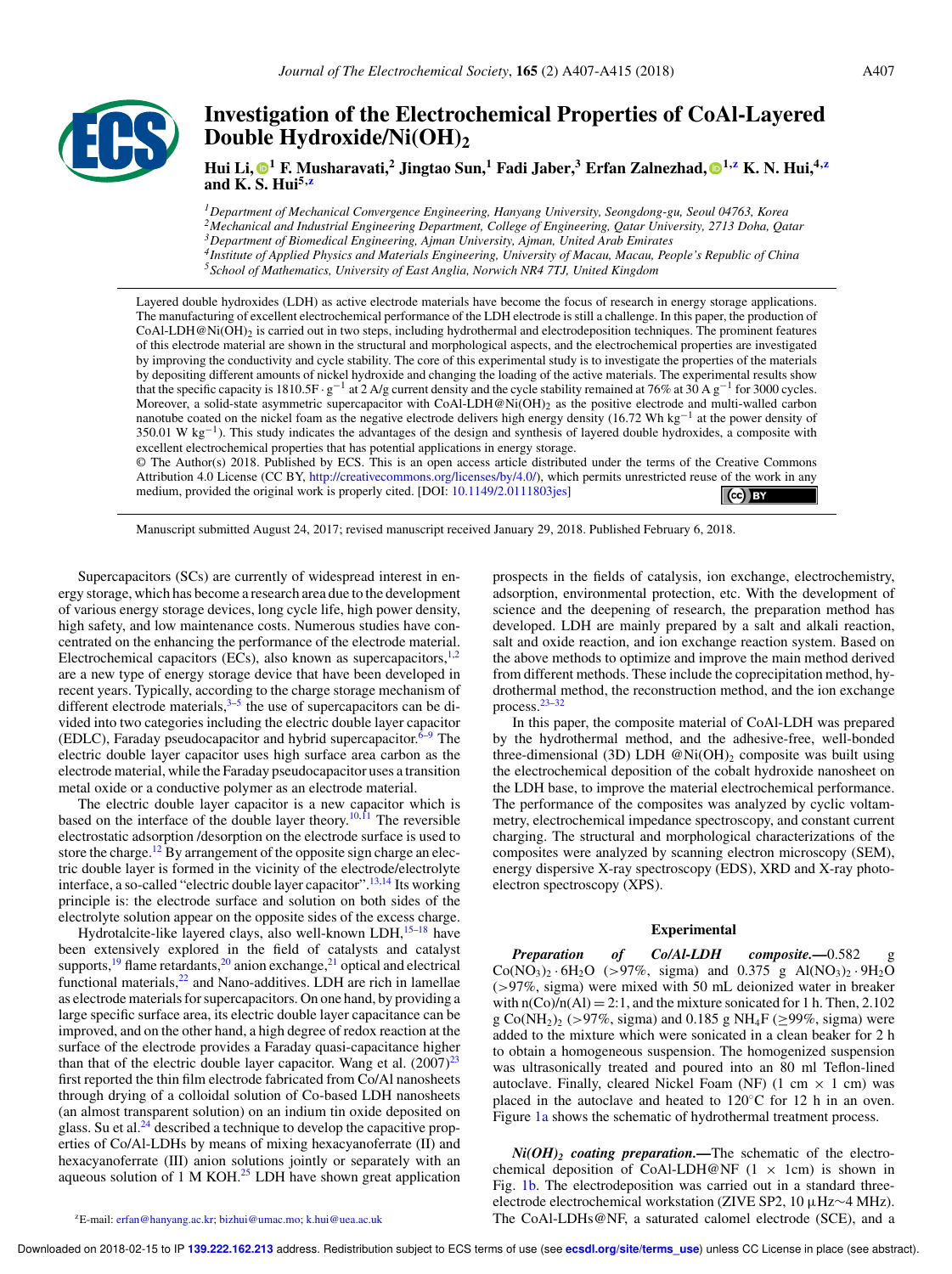

**Figure 1.** (a) Schematic illustrations of synthesis process for CoAl-LDH composites and (b) CoAl-LDH@Ni(OH)<sub>2</sub> composites.

platinum (Pt) plate were selected as the working electrode, reference electrode, and counter electrode, respectively. The experimental process was performed at a scan rate of 5 mV<sup>−</sup><sup>1</sup> for different cycles within a voltage range of  $-1.1$  V to 0.25 V in 6 mM Ni(NO<sub>3</sub>)<sub>2</sub>•6H<sub>2</sub>O solution by the cyclic voltammetric electrodeposition method. The electrodes were deposited with different number of cycles including 4, 6, 8, and 10 cycles and considered as  $CoAl-LDH@Ni(OH)<sub>2</sub>$ -C1, CoAl-LDH@Ni(OH)<sub>2</sub>-C2, CoAl-LDH@Ni(OH)<sub>2</sub>-C3, and CoAl- $LDH@Ni(OH)<sub>2</sub>-C4$ , respectively. Finally, the composite binder free electrodes were washed in distilled water and dried in a vacuum oven for 12 h at  $60^{\circ}$ C.

*Preparation of PVA/KOH electrolyte and MWCNT negative electrode.—*3 g of PVA and 3 g of KOH were dissolved in distilled water with agitation at 80℃ for 5 h. After complete dissolution, the excess water was evaporated at room temperature and eventually a PVA–KOH gel electrolyte was obtained.

MWCNT (80 wt%), graphite (10 wt%) and Polyvinylidene fluoride (PVDF,10 wt%) were mixed in N-Methyl pyrrolidone (NMP). The resultant mixture was milled and the paste placed in the nickel-foam substrate and dried at 80◦C for 6 h.

*Electrochemical measurements.—*The entire electrochemical performance test was conducted on an electrochemical workstation and was performed at ambient temperature. The obtained electrode, platinum mesh, Hg/HgO electrode, and the 6 mol/L KOH solution were utilized as the working electrode, auxiliary electrode, reference electrode, and the electrolyte, respectively.

After the deposition process, the  $Ni(OH)_2$  on the LDH-NF substrate was rinsed with distilled water and kept in a vacuum oven for 12 h at  $60^{\circ}$ C. The Ni $(OH)_2$  in the electrode was directly weighed by an electronic microbalance (Mettler Toledo, GB204,  $d = 0.01/0.1$  mg).

After the working electrode was immersed in the electrolyte solution for 3 h, the cyclic voltammetry (CV) and constant current charging and discharging tests were performed using the ZIVE SP2 electrochemical workstation. The CV was tested at a voltage of 0∼0.65 V (Hg/HgO) and a scan rate of 5 mVs<sup>-1</sup>. The constant current charge and discharge curves of the potential range of 0∼0.6 V (Hg/HgO) were measured at different current densities. A SASC device was assembled using CoAl-LDH  $@Ni(OH)_2@NF$  as the positive electrode, MWCNT@NF as the negative electrode and the PVA/KOH gel electrolyte between them. The mass loading for the negative electrode was determined by balancing the charges stored in each electrode.

*Characterization.—*Powder X-ray diffraction (XRD, Rigaku MiniFlex-II desktop, Cu Kα) was performed on the coated samples by Cu K $\alpha$  radiation ( $\lambda = 0.15406$  nm) at 40 kV and 30 mA. The scan speed was 5° min-1 with a 0.02° step. The y structure and morphology of the samples were characterized on a field emission scanning electron microscopy (FESEM, LEO-1550) with an applied voltage of 5 kV and energy-dispersive X-ray spectroscopy (EDS).

### **Results and Discussion**

The process of the layered structure of CoAl-LDH@Ni(OH)<sub>2</sub> as a binderless electrode generally includes two steps as illustrated schematically in Figure 2. First, through the hydrothermal synthesis technique the CoAl-LDH substrate was obtained. During the hydrothermal process, the metal ions  $(Co^{2+}, Al^{3+})$  reacted with  $CO<sub>3</sub><sup>2</sup>$ and OH<sup>−</sup> (decomposed from urea) to form CoAl-LDH particles that were grown directly on NF as the reaction continued as shown the formula  $(1-3)$ . And according to the reactions  $(4,5)$ , the fresh Co parent solution  $[CoF<sub>x</sub>]$ <sup>(x-2)–</sup> is prepared. Then, in the presence of water, there is a reversible hydrolytic reaction for  $[CoF_x]^{(x-2)-}$  and [CoF<sub>x-n</sub>(OH) <sub>n</sub>]<sup>( $x-2$ ) –</sup> producing hydrogen fluoride (6).

$$
CO(NH2)2 + H2O \rightarrow 2NH3 + CO2
$$
 [1]

$$
CO_2 + H_2O \rightarrow CO_3^{2-} + 2H^+ \tag{2}
$$

$$
NH_3 + H_2O \rightarrow NH_4^+ + OH^-
$$
 [3]

$$
M^{2+} + xF^{-} \to MF_{x}^{(X-2)-}
$$
 [4]

$$
Co^{2+} + xF^{-} \to [CoF_x]^{(x-2)-}
$$
 [5]

$$
[CoF_x]^{(x-2)-} + nH_2O \to [CoF_{x-n}(OH)_n]^{(x-2)-} + nHF \qquad [6]
$$

After that, the CoAl-LDH substrate was placed in  $Ni(NO<sub>3</sub>)<sub>2</sub>• $6H<sub>2</sub>O$$ solution by the cyclic voltammetric electrodeposition method to form CoAl-LDH@Ni(OH)<sub>2</sub> with a core-shell structure. The NF substrate



**Figure 2.** Schematic and SEM illustration of the two steps synthesis of hierarchical CoAl-LDH@Ni(OH)<sub>2</sub> electrode.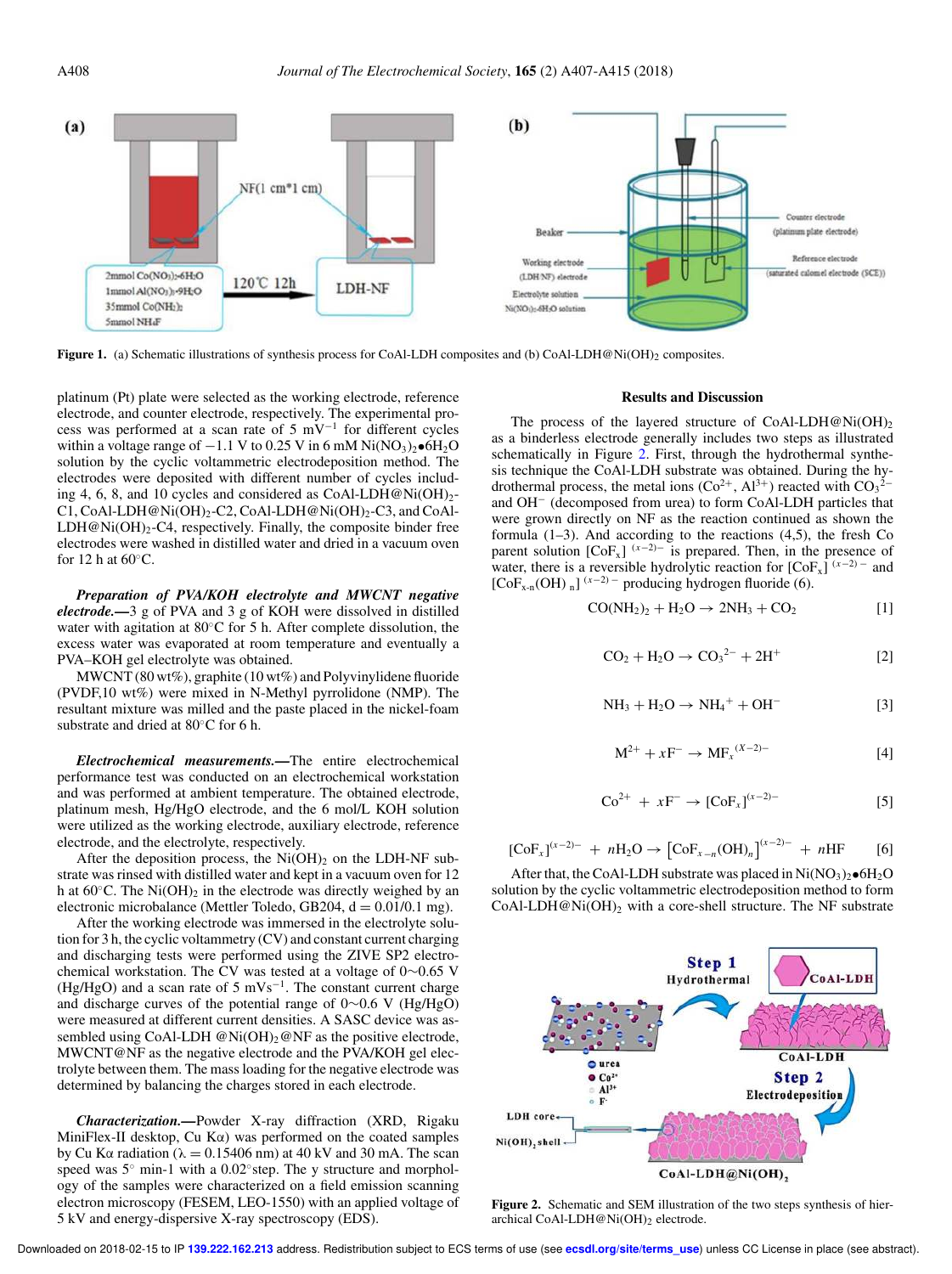

Figure 3. XRD patterns of CoAl-LDH@Ni(OH)<sub>2</sub>.

was covered by CoAl layer with a core-shell structure during the hydrothermal process. Then, a thin layer of  $Ni(OH)_{2}$  was electrodeposited deposited on the surface of as-prepared LDH. The deposition process of the  $Ni(OH)_{2}$  are as follows (7, 8):

$$
NO^{3-} + 7H_2O + 8e^- \rightarrow NH^{4+} + 10OH^-
$$
 [7]

$$
\text{Ni}^{2+} + 2\text{OH}^- \rightarrow \text{Ni}(\text{OH})_2 \tag{8}
$$

Figure 3 presents the XRD of CoAl-LDH@Ni(OH)<sub>2</sub> obtained by electrodeposition at different cycles numbers (C1, C2, C3, and C4 represent 4, 6, 8, and 10 cycles, respectively). Three typical peaks, marked with asterisks, originate from nickel foam.<sup>26</sup> As can be seen from the figure, the peaks at 11.4°, 22.7°, 34.4°, and 38.8° are indexed as (003), (006), (012), and (015), respectively. The diffraction patterns show some characteristic reflections of (003), (006), (012), and (015), showing a symmetry and a typical hydrotalcite-like structure (JCPDS15-0087), indicating that the layered structure was successfully obtained.<sup>27</sup> In addition, XRD confirmed that  $Ni(OH)_{2}$  was present in CoAl-LDH@Ni(OH)<sub>2</sub>. Some peaks at 11.4<sup>°</sup> and 22.7<sup>°</sup> can be indexed to  $Ni(OH)_2$ . For CoAl-LDH@Ni(OH)<sub>2</sub>, because of the different number of electrodeposition, the diffraction peaks and their basal spacing are slightly different. The interlayer spacing depends on the orientation and size of the charge-balancing anion, which reflects the homogeneous orientation of hydrotalcite-like nanosheets that can reduce some typical reflection intensity.

The chemical composition and the surface chemical state of the CoAl-LDH@Ni(OH)<sub>2</sub> composites were investigated by X-ray photoelectron spectroscopy (XPS) technique. The XPS survey spectrum of the composite not only Co 2p, Al 2p and O 1s peaks, but also shows the peaks of Ni 2p (Fig. 4a). The Ni 2p and Co 2p XPS spectrum (Figs. 4b and 4c) showed the 2p3/2 and 2p1/2 levels of  $Ni^{2+}$  and  $Co^{2+}$ distributed in the main peak of 856 eV, 873 eV and 781 eV, 796 eV, respectively. And complement the XPS spectrum of O 1s (Fig. 4d)



**Figure 4.** XPS spectra of the sample: (a) the survey spectra, (b)-(d) core level spectra of the Ni 2p, Co 2p and O 1s region, respectively.

Downloaded on 2018-02-15 to IP **139.222.162.213** address. Redistribution subject to ECS terms of use (see **ecsdl.org/site/terms\_use**) unless CC License in place (see abstract).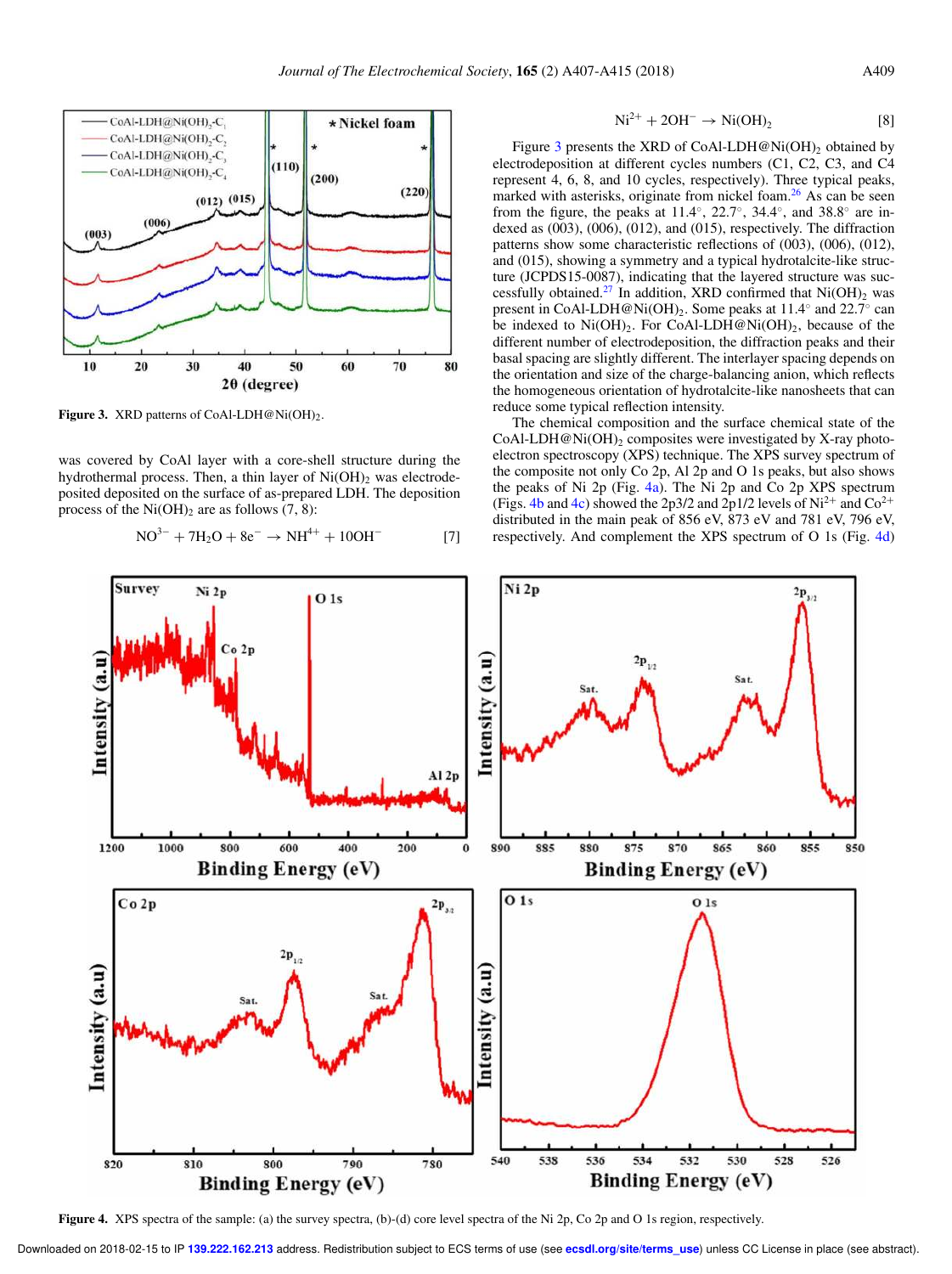

Figure 5. The SEM images (a), (b), (c), (d) of CoAl-LDH@Ni(OH)<sub>2</sub> were obtained by electrodeposition at 4 cycles, 6 cycles, 8 cycles, and 10 cycles, respectively.

showed the peak at 531 eV can be related to hydroxyl ions, suggesting the existence of CoAl-LDH and  $Ni(OH)_2$  in the composite.

Figures  $5a-5d$  present the SEM images of CoAl-LDH@Ni(OH)<sub>2</sub> attained through electrodeposition at different cycles comprising 4, 6, 8, and 10 cycles, respectively. The CoAl-LDH@Ni(OH)<sub>2</sub> composite, as can be seen to contain many curly  $Ni(OH)_2$  sheets grown on the surface of the LDH and interlaced with each other forming a 3D porous structure distributed over the entire composite domain. The  $Ni(OH)_2$  shell was observed to have different morphology at dif-

ferent number of cycles. As shown in Fig. 6, not only the structure of CoAl-LDH preserved its shape even after electrodeposition, but also completely retains the CoAl-LDH@Ni(OH)<sub>2</sub> layered structure characteristics. After electrodeposition, the thickness of one single nanoplatelet increases to about 200 nm (8 cycles). The electrochemical deposition of  $Ni(OH)_2$  is provided a highly porous structure that the structure increased the contact surface area between active materials and electrolyte.

The elemental distribution of CoAl-LDH@Ni(OH)<sub>2</sub> was confirmed by energy dispersive spectroscopy (EDS). Fig. 6c presents the quantitative analysis of the composites of 39.83 wt% Ni, 8.05 wt% Co, 5.54 wt% Al, 31.04 wt% O in the CoAl-LDH@Ni(OH)<sub>2</sub>-C3 electrode. To further prove the existence of elements in the mixture electrode, the contrast image of the EDS analysis is shown in Figs. 7a–7d. Figs. 7b, 7c, 7d, and 7e show the EDS mapping images of the Ni, Co, O and Al elements from the sample demonstrated in Fig. 7a. Fig. 7 illustrates the chemical component and spatial distribution of the element (Ni, Co, O, Al) in the CoAl-LDH@Ni(OH)<sub>2</sub>-C3 structure, which demonstrates that the sample is a composite.

*Electrochemical evaluation.—*Through electrochemical testing, the electrochemical properties of the electrodes were investigated to assess the capability of electrodes in supercapacitors. Figures 8a– 8d present the characteristic CV curves of the CoAl-LDH@Ni(OH)<sub>2</sub> electrode at diverse scan rates from  $5 \text{ mVs}^{-1}$  to  $100 \text{ mVs}^{-1}$ . The cyclic voltammograms of the composites with different cycles were plotted at 5 mV/s, 10 mV/s, 30 mV/s, 50 mV/s, 70 mV/s, and 100 mV/s scanning rates. As the scanning rate increases from 5 mV/s to 100 mV/s, the current response of the four samples increases continuously and the corresponding reduction and oxidation peaks move in the negative and positive directions, respectively. This causesing a continuous surge in



Figure 6. (a) and (b) The SEM images of CoAl-LDH@Ni(OH)<sub>2</sub> were obtained by electrodeposition at 8 cycles at different magnification and (c) Quantitative analysis of EDS in large scope.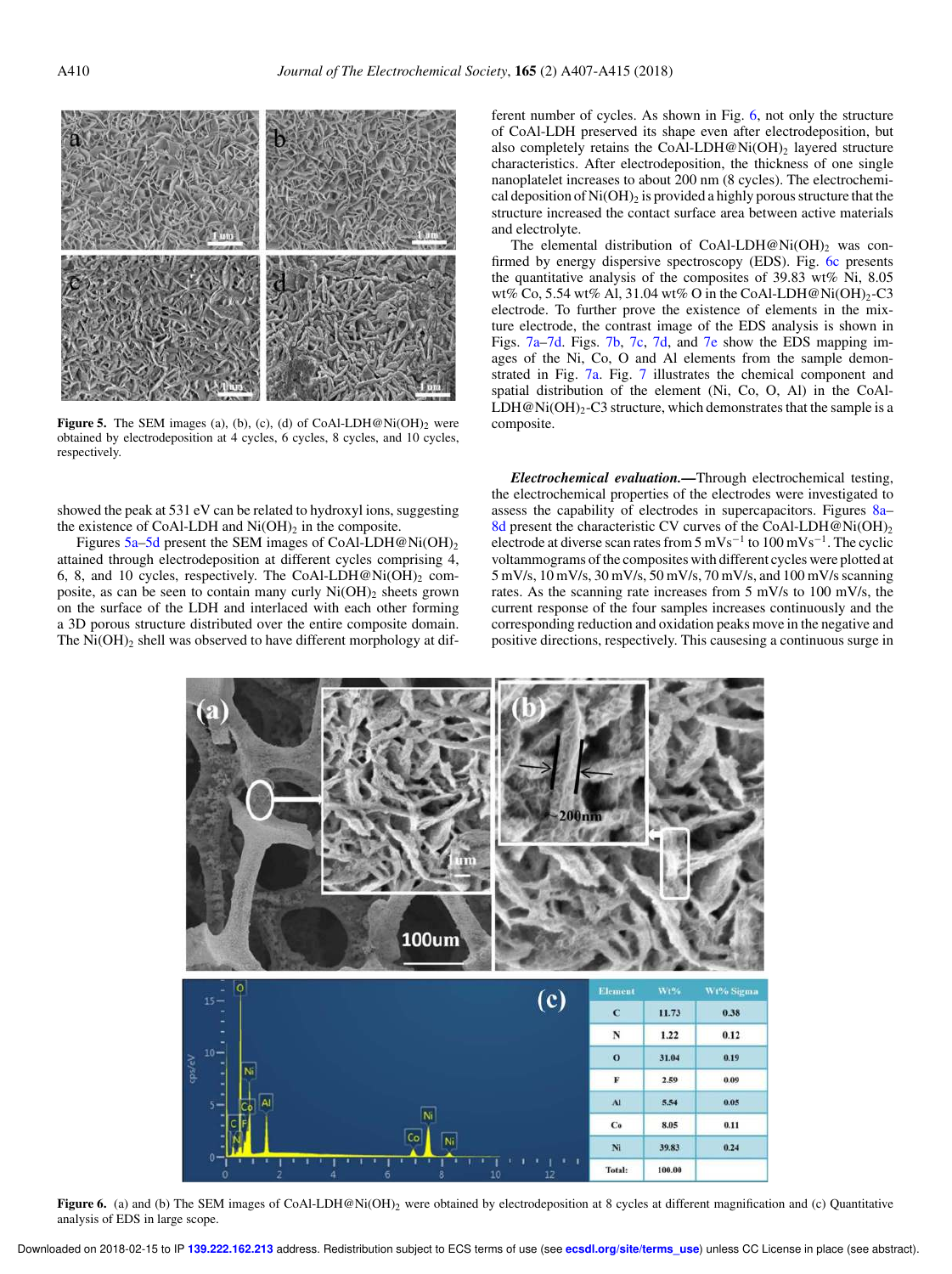

Figure 8. (a-d) Cyclic voltammograms of CoAl-LDH@Ni(OH)<sub>2</sub> were obtained by electrodeposition different number of cycles in 6-M KOH aqueous solution, respectively and (e) in 6-M KOH aqueous solution at 30 mV.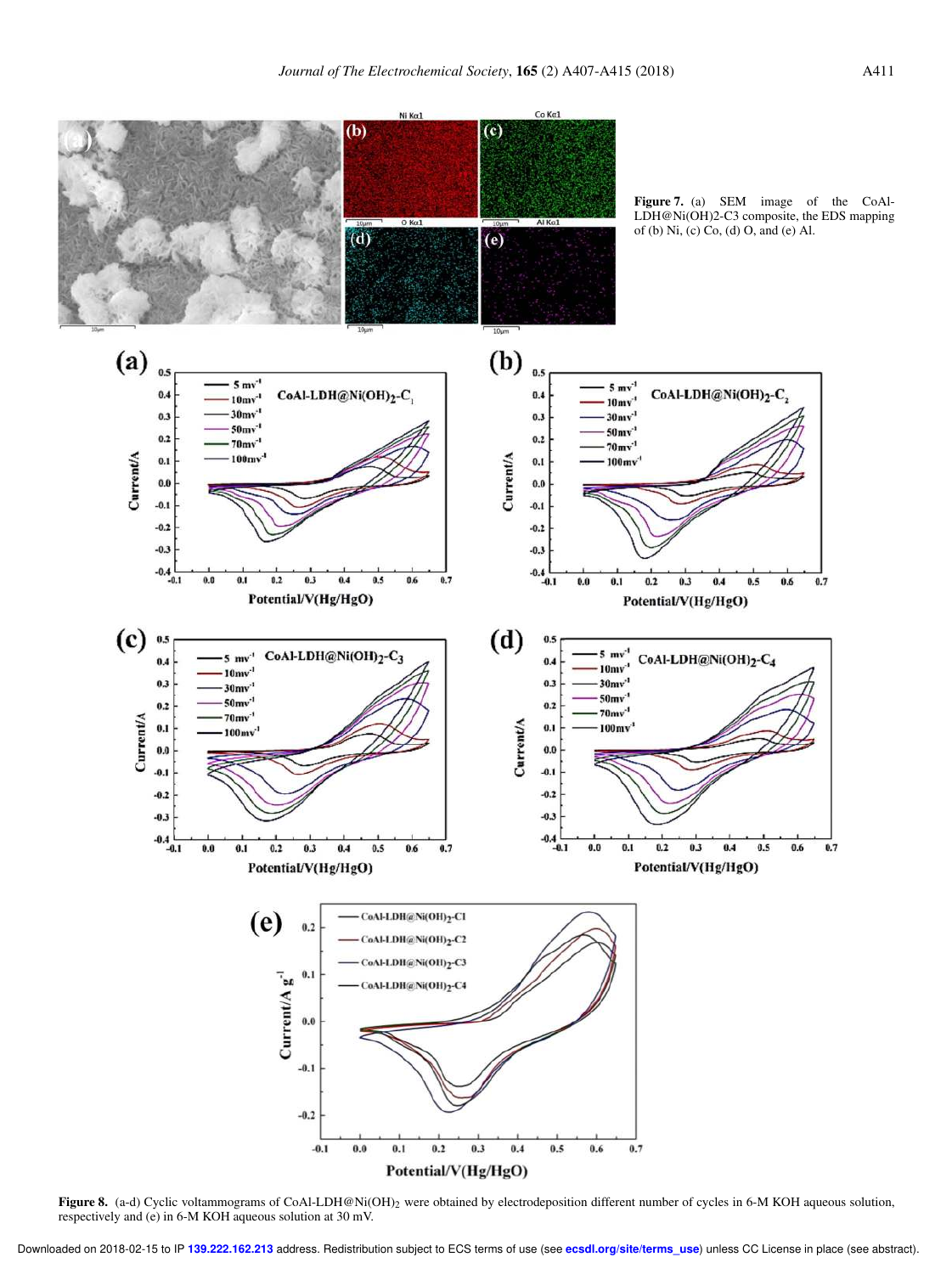

**Figure 9.** (a-d) Charge/discharge curves CoAl-LDH@Ni(OH)<sub>2</sub>-C<sub>1</sub>, CoAl-LDH@Ni(OH)<sub>2</sub>-C<sub>2</sub>, CoAl-LDH@Ni(OH)<sub>2</sub>-C<sub>3</sub>, and CoAl-LDH @Ni(OH)<sub>2</sub>-C<sub>4</sub> at current densities of 2, 6, 10, 20, 30, 40, and 50 A•g<sup>-1</sup> in 6-M KOH aqueous solution. (e) Charge/discharge curves of the comparison of the CoAl-LDH@Ni(OH)<sub>2</sub> electrodes with different electrodeposited cycles at 2 A  $g^{-1}$ .

the potential distance between the reduction and oxidation peaks that specified the redox couples' quasi-reversible feature.<sup>16</sup>

Figure 8e shows the CV of CoAl-LDH@Ni(OH)<sub>2</sub> composite with different cycles electrodeposited at a scanning rate of  $5 \text{ mV} \cdot \text{s}^{-1}$ . The potential scanning range is 0∼0.65 V (vs. SCE). It is obvious that the integral area of the CV curve of CoAl-LDH@Ni(OH)<sub>2</sub> is different, and the shape of the CV curves generated by different electrodeposition cycles are very similar. As shown in Figure 8e, the electrodeposited sample after 8 cycles shows a better charge transfer than other electrodeposited samples after 4, 6, and 10 cycles. The potential change

 $(\Delta E a, c)$  between the cathodic and anodic peaks of the electrode was utilized as a measure of the electrochemical redox reaction reversibility (i.e., the smaller the  $\Delta$ Ea,c, the higher the reversibility).<sup>15</sup>

The electrode properties of CoAl-LDH@Ni(OH)<sub>2</sub> were also tested using galvanostatic charge/discharge measurements. Figures 9a–9d shows the as-prepared composites galvanostatic charge/discharge measurements that were performed in a 6-M KOH aqueous solution in the potential range of 0 to 0.6 V at diverse current densities. It is clear that the charge/discharge curves are nonlinear, confirming the pseudocapacitive performance of the samples owing to quasi-reversible redox

Downloaded on 2018-02-15 to IP **139.222.162.213** address. Redistribution subject to ECS terms of use (see **ecsdl.org/site/terms\_use**) unless CC License in place (see abstract).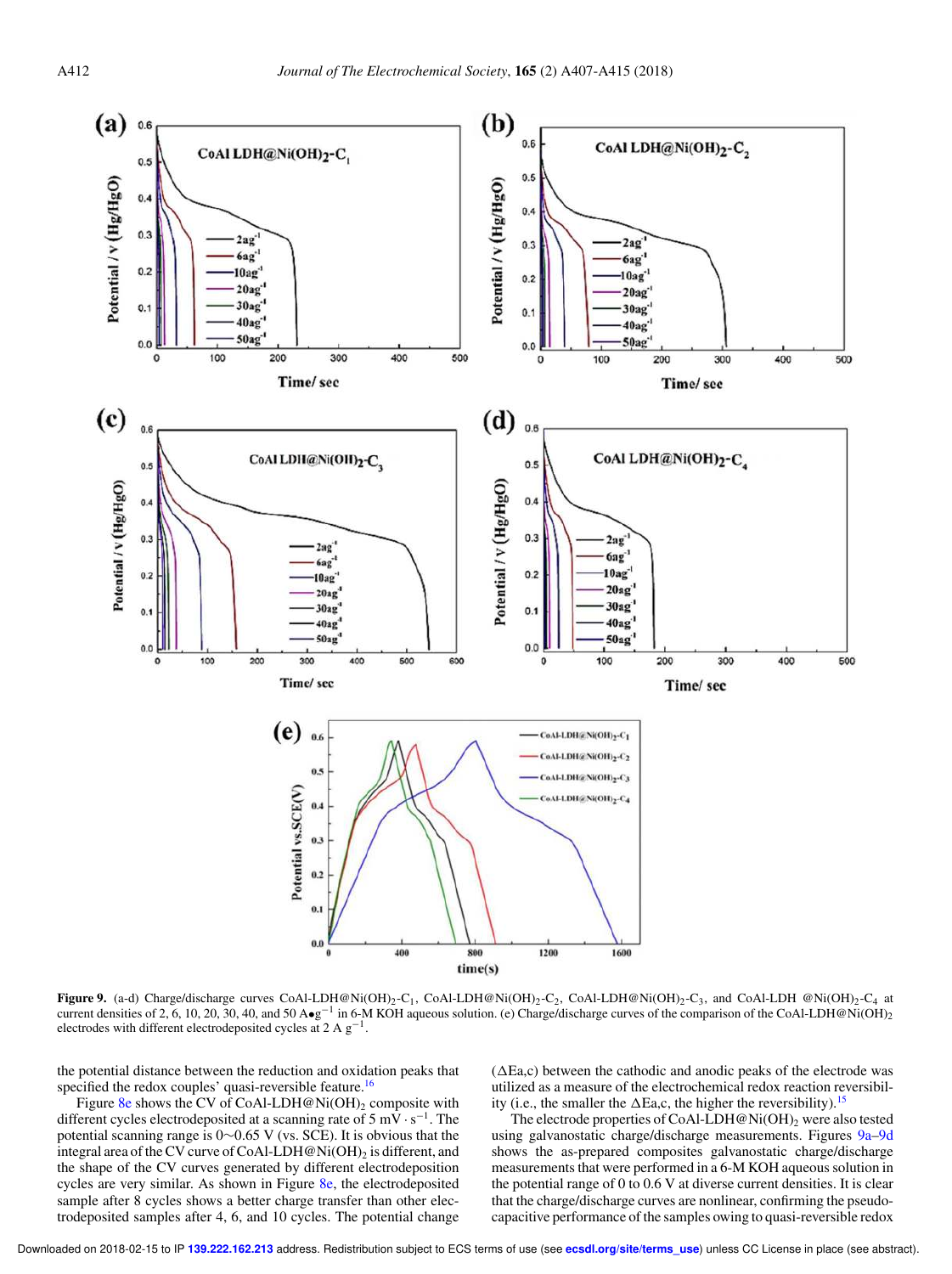

Figure 10. (a) Specific capacitance of the CoAl-LDH@Ni(OH)<sub>2</sub> electrodes with different electrodeposited cycles, and (b) Nyquist plots of the CoAl-LDH@Ni(OH)2 electrodes.

reactions at the electrode–electrolyte interface. As depicted in Fig. 9e, the CoAl-LDH@Ni(OH)<sub>2</sub>-C<sub>3</sub> electrodes display a longer discharge time than CoAl-LDH@Ni(OH)<sub>2</sub>-C<sub>1</sub>, CoAl-LDH@Ni(OH)<sub>2</sub>-C<sub>2</sub>, and CoAl-LDH@Ni(OH)<sub>2</sub>-C<sub>4</sub>, at the same current density which suggests a better charge storage performance of the CoAl-LDH@Ni(OH)<sub>2</sub>-C<sub>3</sub> electrodes.<sup>2</sup>

According to the Eq. 9, the Coulombic efficiencies of CoAl-LDH@Ni(OH)2-C1, CoAl-LDH@Ni(OH)2-C2, CoAl-LDH@Ni(OH)2-C3, and CoAl-LDH@Ni(OH)2-C4 are 80.41%, 90.14%, 93.37% and 89.77% at 2 A  $g^{-1}$ , respectively, which further indicating the best property of the CoAl-LDH@Ni(OH)2-C3.

$$
C_e = (CD/CC) \times 100
$$
 [9]

where Ce, CD, and CC are Coulombic efficiency, capacity discharged, and capacity charged, respectively.

The samples' specific capacitance  $(C_s)$  was calculated using the following equation:

$$
C_{\rm s} = \frac{\int IdV}{vmV}
$$

where  $C_s$ , I,  $\Delta t$ , m, v and V are the specific capacity (F/g), the discharge current (A), the discharge time (s), the electrode active material mass (g), the potential scan rate (mV s<sup>-1</sup>) and the discharge potential interval (V), respectively. Fig. 10a shows that the specific capacity of the electrode material is gradually decreased as the discharge current density increases from 2 A/g to 50 A/g. At the lower current density, all active surface areas of the electrode material can be in good contact with the electrolyte, and a more complete redox reaction occurs with a higher specific capacity. In the larger current density, electrolysis liquid ions and electrode active surface cannot provide an effective contact, eventually leading to a lower specific capacity.

The specific capacitance values of the CoAl-LDH@Ni(OH)<sub>2</sub>-C3 sample at current densities of 2, 6, 10, 20, 30, 40, and 50  $Ag^{-1}$  are found to be 1810.5, 1584.4, 1451.7, 1255.6, 1117.5, 1010.1, and 926.2  $F \cdot g^{-1}$ , respectively, which shows a better electrochemical performance than other samples, and the specific capacity at 2 A/g reached 1810.55 F/g, maintaining a good capacity retention.<sup>26,28</sup>

To determine the ion transport properties of electrode materials for supercapacitor applications, electrochemical impedance spectroscopy (EIS) tests were investigated over frequency ranges of 0.01 Hz to 100 kHz. Nyquist plots of different mixture electrodes are shown in Fig. 10b, and the proposed equivalent circuit shown in Fig. 10b (inset) is the measured impedance. At low frequency, the equivalent series resistance (E<sub>SR</sub>) of the CoAl-LDH@Ni(OH)<sub>2</sub>-C4 (0.21  $\Omega$ ) was smaller than other samples. The EIS result indicates that the LDH nanostructures have a high electrochemical capacity because of their

quick and reversible redox reactions. The  $Ni(OH)_2$  materials deposited on the LDH surface and the direct contact with electrolyte indicate the  $Ni(OH)<sub>2</sub>$  materials have effective reduction in the resistance and lead to fast contact of the electrolyte ions with the surface of the electrode materials.

Figure 11 shows the cycle stability of pure CoAl-LDH electrode and CoAl-LDH@Ni $(OH)_2$  electrodes with different electrodeposited cycles according to the GCD technique at 30 Ag<sup>-1</sup> for 3000 cycles. The initial increase in specific capacity is due to the activation of active material during the initial cycles.<sup>29</sup> The electrode CoAl-LDH@Ni(OH)<sub>2</sub>- $C_3$  shows a slow decrease at 2000 cycles and capacitance retention remained at approximately 91% at 1000 cycles and 76% at 3000 cycles. Meanwhile, the capacitance of the pure LDH electrode remained at 65% and 53% at 1000 cycles and 3000 cycles, respectively. It clearly demonstrates that the composite electrodes exhibit excellent cycle stability performance and higher current density.<sup>30</sup>

To further demonstrate the superior capacitive performance of the CoAl-LDH@  $Ni(OH)_{2}$  on the nickel foam, an asymmetric supercapacitor device was assembled using the CoAl-LDH@Ni(OH)<sub>2</sub>@NF and MWCNT@NF as positive and negative electrodes, respectively. And the prefabricated PVA/KOH gel electrolyte was placed between positive and negative electrodes as a separator (Fig. 12a). Figure 12b shows the CV curves of MWCNT electrode and CoAl-LDH@Ni(OH)<sub>2</sub>



Figure 11. Cycle stability of the CoAl-LDH@Ni(OH)<sub>2</sub> electrodes and pure Co-Al-LDH electrode at  $30 \text{ A g}^{-1}$  for 3000 cycles.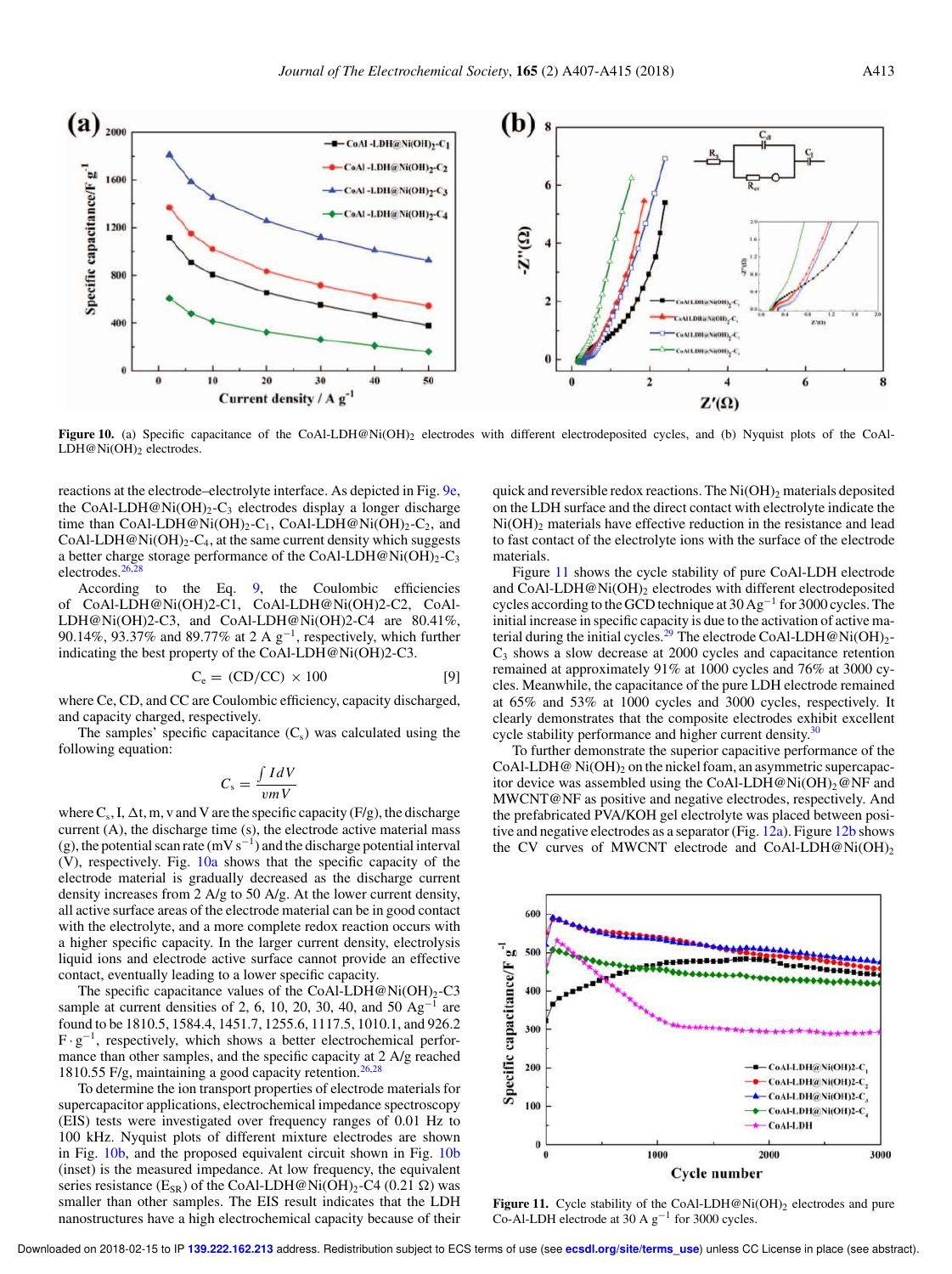

Figure 12. (a) Schematic illustration of the SASC device, (b) CV curves of MWCNT and CoAl-LDH@Ni(OH)<sub>2</sub> electrode in three-electrode system at scan rate of 5 mV−<sup>1</sup> , (c) CV curves of SASC device at different scan rates, (d) Charge-discharge curves at different current densities.

electrode at a scan rate of 5 mV s-1 in a three-electrode test system. The CV curves show that MWCNT ( $0 \sim -1$  V) and CoAl-LDH@Ni(OH)<sub>2</sub> (0 ~ 0.6 V) electrodes have different potential windows, if they are combined, the potential range of the CoAl-LDH@Ni(OH)<sub>2</sub> //MWCNT SASC device can be extended as much as possible, which is beneficial for improving the electrochemical performance of SASC device.

Figure 12c presents the CV curves of SASC at different scan rate between 0–1.6 V, which deviates from a rectangular shape because of the charge storage mechanism of LDH. With the increase in scan rate from 5 mV<sup>-1</sup> to 100 mV<sup>-1</sup>, the shape of the CV curves did not change, thereby implying good rapid charge-discharge properties of the device. Figure 12d shows the GCD curves of the asymmetric supercapacitor at various current densities. The energy density (E) and power density (P) values were obtained by the following equations based on the discharge curves:

$$
E = \frac{1}{2}CV^2
$$

$$
P = \frac{E}{\Delta t}
$$

where  $E$  (Wh  $kg^{-1}$ ) is the energy density, V (V) is the voltage range excluding the IR drop, P (W kg<sup>-1</sup>) is the average power density, and  $\Delta t$  is the discharge time.

Based on the specific capacity value, the energy density of the CoAl-LDH@Ni(OH) $_2$  //MWCNT is calculated to 16.72, 12.64, 9.18 and 7.79 Wh kg<sup>−</sup><sup>1</sup> at the power density of 350.01, 702.36, 1399.89 and 3498.87 W kg<sup>-1</sup>.

The outstanding electrochemical properties of the CoAl-LDH@Ni(OH)2//MWCNT solid-state asymmetric supercapacitor are attributed to the following conditions: 1) the CoAl-LDH@Ni(OH)<sub>2</sub> nanoflake structure improves the interfacial contact between the active material and the electrolyte, leading to more efficient charge transportation; 2) the MWCNT@NF negative electrode improves electrolyte accessibility and effective ion-transport pathways, resulting in lower ion-transport resistance; 3) the binder-free electrode reduces internal resistance to ensure fast electrode-electrolyte charge transfer.

#### **Conclusions**

In conclusion, we succeeded in growing a new non-binder electrode with a 3D lamellar structure of CoAl-LDH@Ni(OH)<sub>2</sub> on a nickel mesh by hydrothermal and electrodeposition techniques. The CoAl-LDH@Ni(OH)<sub>2</sub>-C<sub>3</sub> has excellent electrochemical properties attributed to the increase in the contact area between the active material and the electrolyte by electrodeposition on the surface of the LDH, improving the high conductivity and transfer rate. In addition, the unique layered structure has good conductivity, and suitable mesopore distribution, which improves the faradaic redox reaction and greatly enhances the electrochemical performance.<sup>31</sup> The

Downloaded on 2018-02-15 to IP **139.222.162.213** address. Redistribution subject to ECS terms of use (see **ecsdl.org/site/terms\_use**) unless CC License in place (see abstract).